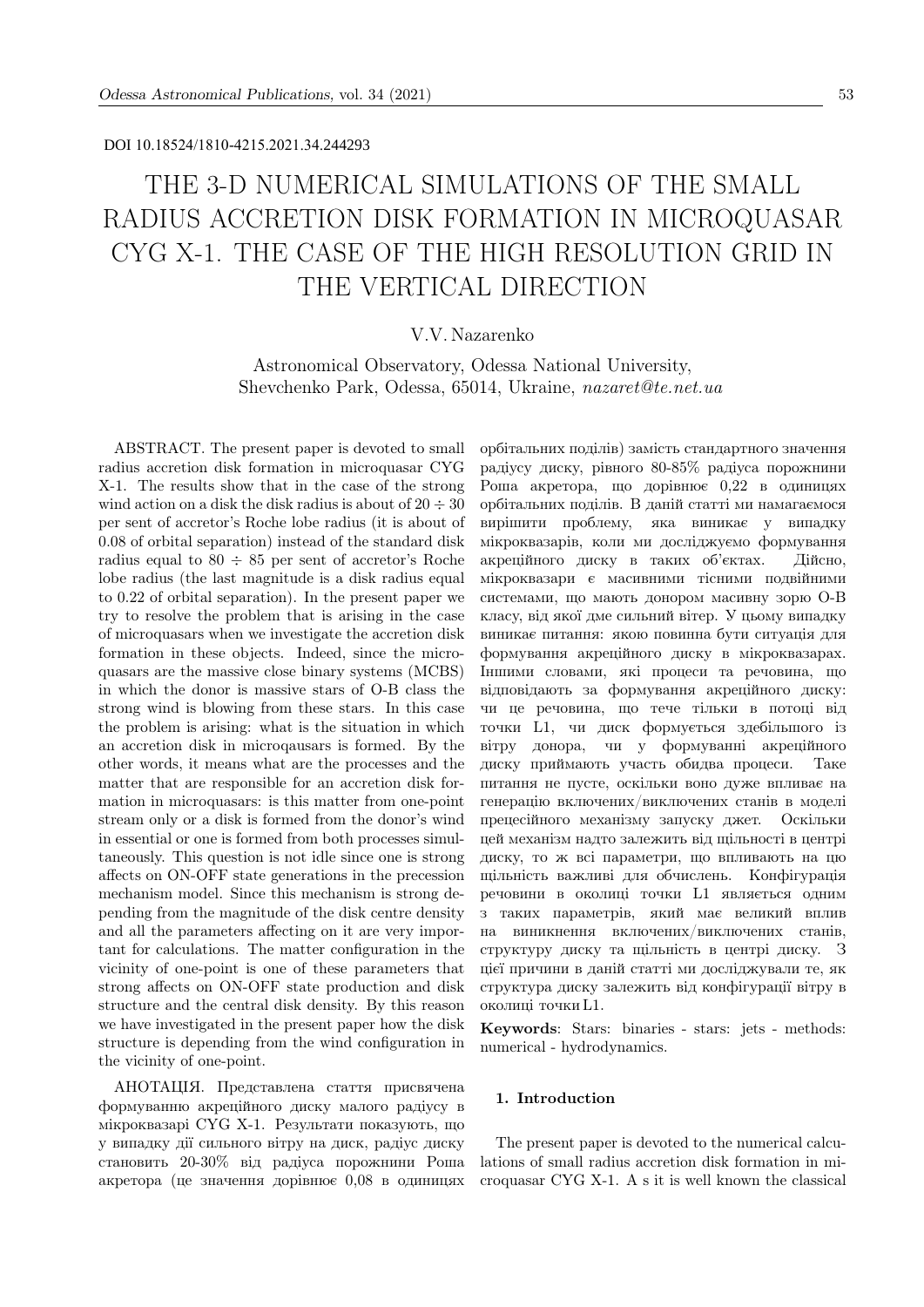microquasars are massive close binary systems (CBS) in which donor and accretor are massive super giant of class of O-B and massive black hole respectively. As it is led from stated above the situation in which an accretion disk is formed in microqausar are substantially different from accretion disk formation in usual X-ray binaries. This difference is that in microquasars the strong wind is blowing from donor and this wind is strong pressing an accretion disk. By this reason, for instance, accretion disk in CYG X-1 have the very small radius relatively it normal size for usual accretion disks. The standard disk radius is about of  $80 \div 85$  per sent of the accretor's Roche lobe radius because of the donor's tidal effects on the disk. On the other hand the observations of CYG X-1 (Karitskaja E.A., Bochkarev N., private communications) show that the disk radii in this microquasar is the very small and is equal to  $0.15 \div 0.20$  in units of the orbital separation. Such the observations directly show on the affection of donor's wind on accretion disk structure in microquasars. By such the way our goal in the present research is to confirm this affections by the method of 3-D numerical hydrodynamics.

The paper have the four section. The first is an introduction. The second is the numerical model description. On the third one we describe our numerical results. The last section is the discuss and conclusions.

#### 2. The numerical algorithm

The description of the numerical algorithm in use in details is given in our previous works (Nazarenko & Nazarenko, 2014, 2015, 2016, 2017; Nazarenko V.V., 2018, 2019, 2020). Shortly, this algorithm is as follows: to resolve the non-stationary Euler's hydrodynamical equations we have used the astrophysical variant of "large-particles" code by Belotserkovskii and Davydov (Belotserkovskii & Davydov, 1982); to simulate one-point-stream we use the donor's atmosphere model that in turn is constructed on the base Kurucz's grid (Kurucz, 1979) with the donor's parameters; we use the free-flow boundary conditions allowing to a gas to flow freely via the calculation area boundaries; to calculate mass flow real temperature we use the radiation cooling explicitly (Cox& Daltabuit, 1971). In the present calculation we use the rectangular coordinate system centred on the donor's centre. We have adopted the donor's mass to be equal to 40 solar mass and the accretor's mass to be equal to 10 solar mass. The precession period in the present simulations is about of 8 orbital periods. Hereafter all the distances will be given in units of the orbital separations; the temperature will be given in units of EV; the density will be given in units of  $10^{11}$   $cm^{-3}$ ; the times in the figures (see below) are given in units of the precession period. The initial one-point density is equal to 0.3431. In the present simulations the grid size is equal to 116\*190\*190. The cell sizes in orbital plane are equal to 0.00955 and this size in the vertical direction is equal to 0.0815. The last means that in our present simulations the jets will be launched on highness of 10000 Schwarzschild radiuses.

Accordingly Wijers and Pringle (Wijers R.A.M.J. & Pringle J.E., 1999) we have choose the mass transfer rate to be equal to 5 10−<sup>8</sup> solar mass per year. The donor's wind mass lost rate is order of 5 10−<sup>4</sup> solar mass per year.

#### 3. The results



Figure 1: The orbital plane disk structure in the case of the strong wind in the vicinity of one-point



Figure 2: The orbital plane disk structure in flow lines in the case of the strong wind in the vicinity of one-point

The first of the turn we will describe the results of the disk formation for the case of the very narrow